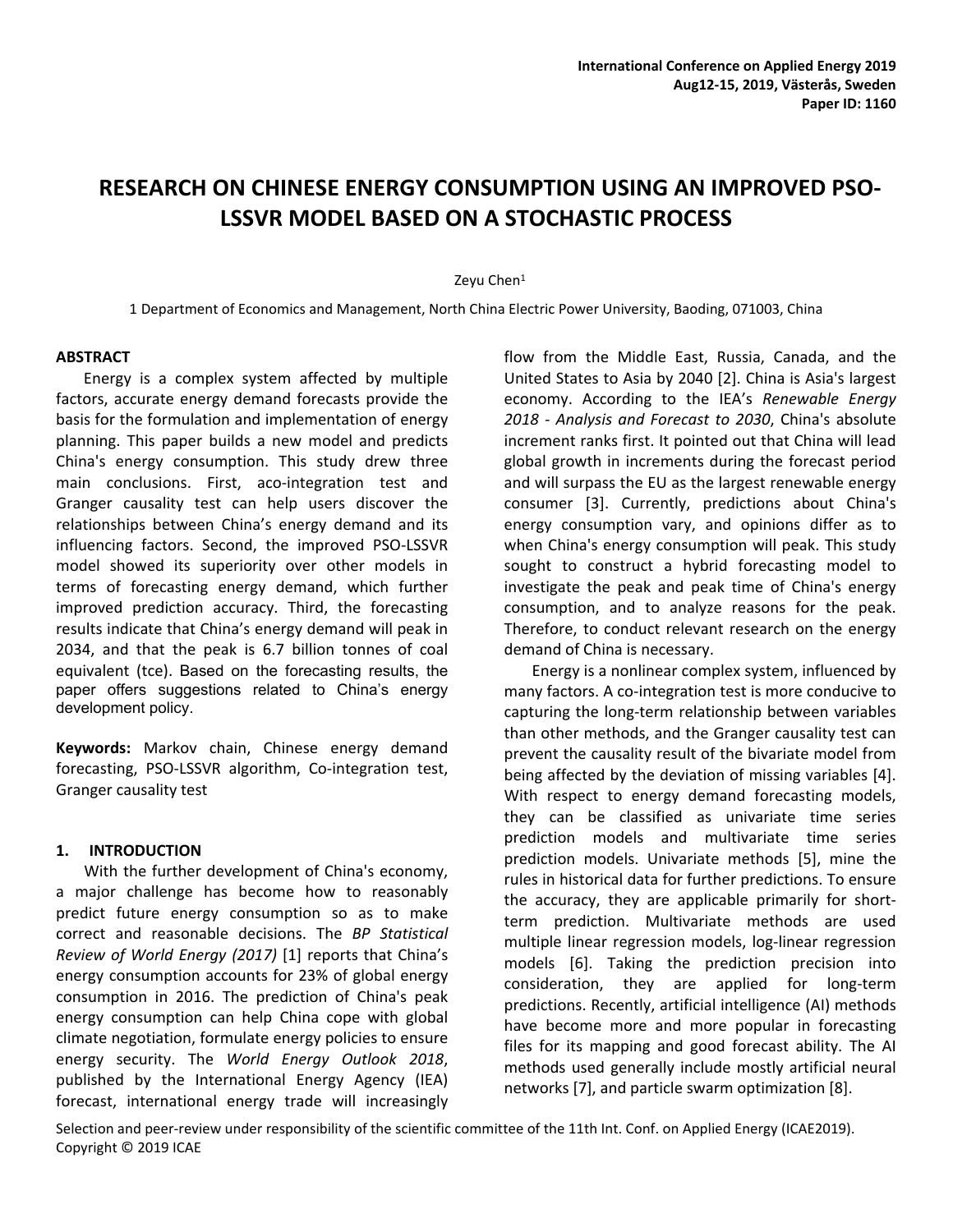Cortes [9] proposed SVM, which has excellent performance in solving small-sample, nonlinear, highdimension problems. SuyKens et al. [10] improved least squares support vector regression (LSSVR) in 1999, the least squares formulation of SVR, which has better generalization abilities and powerful computation. However, there are still disadvantages to LSSVR, so PSO is introduced to improve the LSSVM. However, the application of PSO-LSSVR in energy demand prediction is little. In addition, this paper introduces the Markov chain,. Scholars have discussed the Markov chain in depth. Romanovschi [11] have introduced its characters. Therefore, it can be used to observe the problem of energy consumption prediction from another aspect to correct PSO-LSSVR model errors.

## **2. ALGORITHM INTRODUCTION**

## *2.1 Least square support vector regression*

With a nonlinear map  $\phi(\cdot)$ , the sample from the original space  $\mathbb{R}^n$  is mapped into the feature space  $\varphi$  $(x_k)$ . Once the values of  $\alpha$  and b are found, the fitting function is represented as follows:

$$
f(x) = \sum_{k=1}^{l} \alpha_k K(x, x_i) + b \tag{1}
$$

Where  $K(x,x_i) = \varphi(x)^T \cdot \varphi(x_i)$  is the Kernel function, which expresses nonlinear mapping with the space from low to high dimensional. It can help SVR deal with nonlinear data, and keep the linear relationship in highdimensional space. Based on the different Kernel function's analysis, RBF was selected in this study.

## *2.2 Particle swarm optimization algorithm*

PSO is initialized with a random population including m particles, which is  $X = \{X_1, X_2, ..., X_m\}$ . Each particle is a point in a D-dimension space and a feasible solution in the solution space. Particles change their position by moving in the solution space until arriving at the optimal solution. Using different parameters as input can produce different forecasting accuracy by modeling. Therefore, it can select optimization parameters while modeling. The PSO model optimizes the parameter  $\sigma^2$  and γ in LSSVM, which can improve prediction accuracy.

## *2.3 Markov Chain*

A.A.Markov proposed this process in 1906. Based on the definition and nature of the Markov chain onestep transition probability matrix, the definition of the element means the current state is i and the next state is j. So, based on the definition of the one-step transition probability matrix, each row element of the one-step transition probability matrix is added to 1. [11]

# **3. CASE STUDY**

In this paper, GDP is measured in 10<sup>13</sup> CNY (in constant 1978 price in China). The total population at the end of a year is measured in  $10^7$  (POP). Energy structure is indicated by total coal consumption (TCC). Residential consumption levels (RCL, in constant 1978 price in China) are measured in per capita consumption outlay, which is measured in 10<sup>13</sup> CNY. Urbanization rate is defined the ratio of urban population in the total population (UR). And the energy demand is measured in Mtce (million tons coal equivalent) and shown as ED, or energy demand. All these data are obtained from the China Statistical Yearbook [12].

# *3.1 Analysis of the relationship between energy demand and its influencing factors*

The main factors influenced energy system can be expressed by the following indicators: GDP, POP, TCC, RCL and UR. We will discuss how the Unit root, Johansen co-integration and Granger causality test were used to analyze the dynamic relationship between China's total energy demand and its influencing factors under the environment of Eviews 9.0.

The unit root test and Johansen co-integration test are aimed to prevent the occurrence of spurious regression [13]. As the result of the test, there do exist co-integration relationships between GDP, POP, TCC, RCL, UR, and total energy demand in China. And then, Granger causality test can further determine the causal relationship between total energy demand and its influencing factors. As the result of the test, the GDP, RCL and ED are the bilateral causality. UR, POP, and TCC are the one-way Granger reason of total energy demand. In conclusion, GDP, POP, TCC, RCL, and UR are chosen as variables for the PSO-LSSVR model when forecasting the energy demand of China.

## *3.2 Forecasting energy demand based on PSO-LSSVR*

We fit China's total energy demand from 1978 to 2016 with PSO-LSSVR model by Matlab. We first found the best parameters of the LSSVR model:  $γ = 19.5636$ and  $\sigma^2 = 63$ . And then we used the PSO model to optimize the LSSVR model, where the parameters of the PSO model were set as follows: the particles number is 20, the acceleration factors are 1.5 and 1.7, and maximal iterations number is 60.

## *3.3 Optimization of predictive models*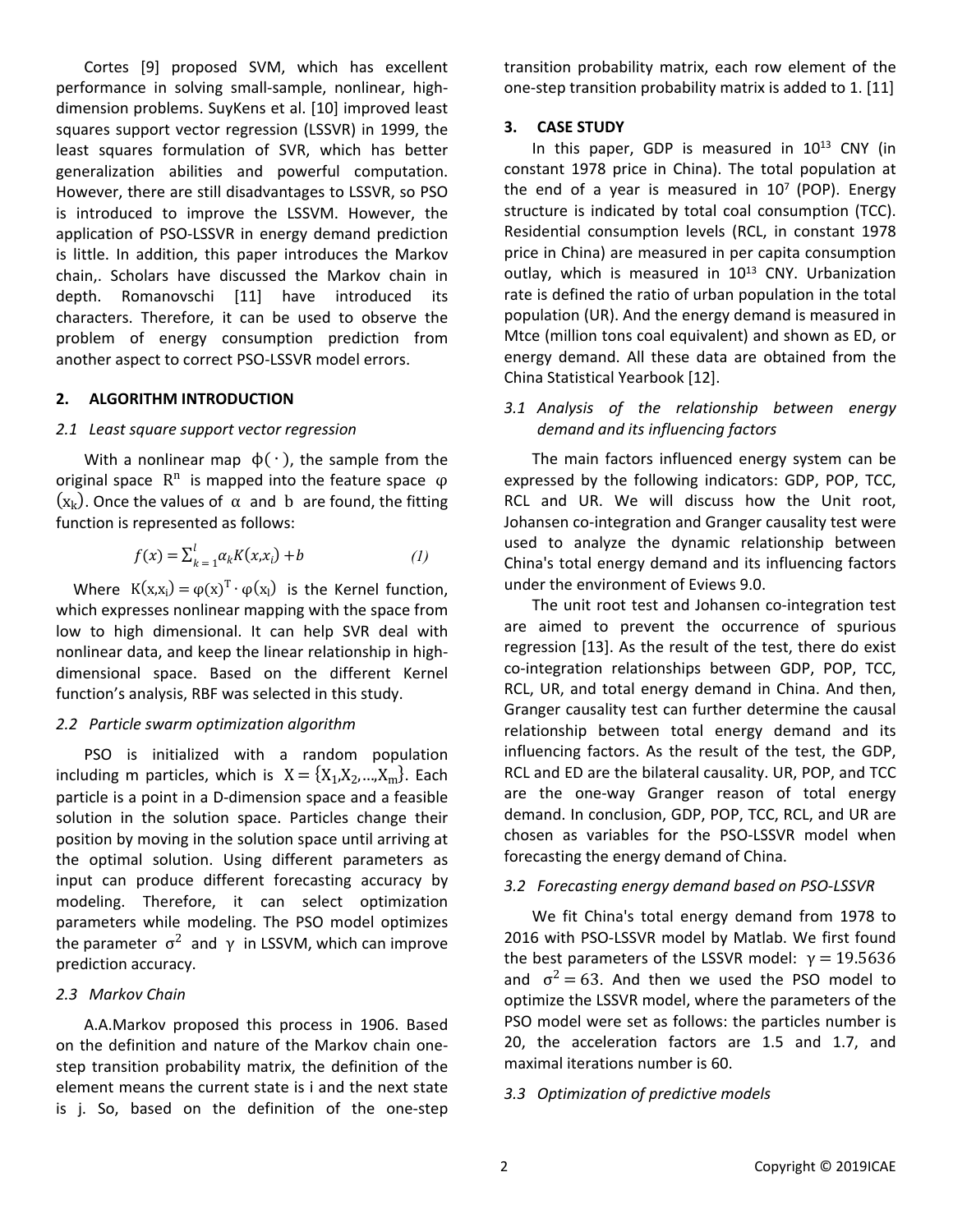Based on previous research, we divided the state space by the standard normal distribution table and obtained the state classification. We used the fitted and true values of 1978–2016 to obtain the average relative error, and to normalize the relative error sequence. We recorded this model as Model 2. In this way, the state the error may reach in the next moment and the expectation of relative error is obtained by weighted averaging. Combining the fitting values of the current year, the predicted value of Model 2 is further obtained. As the result in Fig. 1, Model 2 optimized by stochastic process has better accuracy.



**Figure 1.**The improved prediction of China's energy demand.

## **4. RESULTS AND DISCUSSION**

## *4.1 Factor setting*

This section analyzes the future changes in factors affecting China's total energy demand. We used the existing data, combined with related professional estimates, to predict the value of the factors affecting China's total energy demand from 2017 to 2050. According to the professional forecast [14–19], we set in this paper that the average annual growth rate of GDP in 2018–2020, 2021–2025 and 2026–2050 are 7%, 5.9% and 5%, respectively, the population of China will be 14.3 billion and 1.39 billion in 2035 and 2050, respectively, and the total population of 2017–2050 in China is set according to the trend extrapolation method, the proportion of coal will fall to 20% in 2050, and the total coal consumption of 2017–2050 will be set according to the trend extrapolation method, the growth rate of real RCL at the average annual growth rate of 8.0% , and China's urbanization rate will reach 70% and 80% in the years 2035 and2050, respectively, and the urbanization rate from 2017 to 2050 is estimated according to the trend extrapolation method.

## *4.2 Forecasting results*

In this section, we show the results from using the Matlab programming language and previous scenario settings to implement the PSO-LSSVR model to predict total energy demand from 2017 to 2050. According to the theory of Markov chain, we determine the state that the error may reach. Based on these steps, we can obtain the 2017–2050 results by weighted average. Thus, the total energy demand for 2017–2050 based on the model2 can be obtained. Fig.2 shows the results.



**Figure2.** model2's 2017-2050 forecast results

As Fig.2shown, the energy consumption growth is also gradually slowing. However, with the development of Chinese economy, China's energy consumption will continue to grow until 2034. The peak is near 6.7 billion tce. China's total energy demand will be reduced to about 5.7 billion tons of standard coal, and will gradually stabilize for the total population declines and the urbanization process slows by 2050.

According to relevant estimates, as of 2035, about 70% of the country's population will have actually entered cities and their surrounding areas, which indicates that China's urbanization process will basically be completed at that time. The total population may also peak at that time. As the total population declines and the urbanization process slows, the demand for total energy may also decrease accordingly.

## **5. CONCLUSIONS AND POLICY SUGGESTIONS**

In this paper, PSO-LSSVM model optimized by Markov chain, is proposed to forecast China's total energy demand for the period 2017–2050. It is better than other forecasting models significantly. The main conclusions of this paper are summarized as follows:

Firstly, according to the co-integration and Granger causality test, this study finds the causal relationship between total energy demand and its influencing factors (GDP, RCL, ECS, POP and UR). We can conduct further factor analysis based on the test results.

Secondly, we introduce intelligent algorithms into the applied energy research. And the mathematical method is used to improve the intelligent algorithm and build a new model. New model has obvious advantages over other models in dealing with complexity of energy systems. From the results of the fitting (Fig.1), the